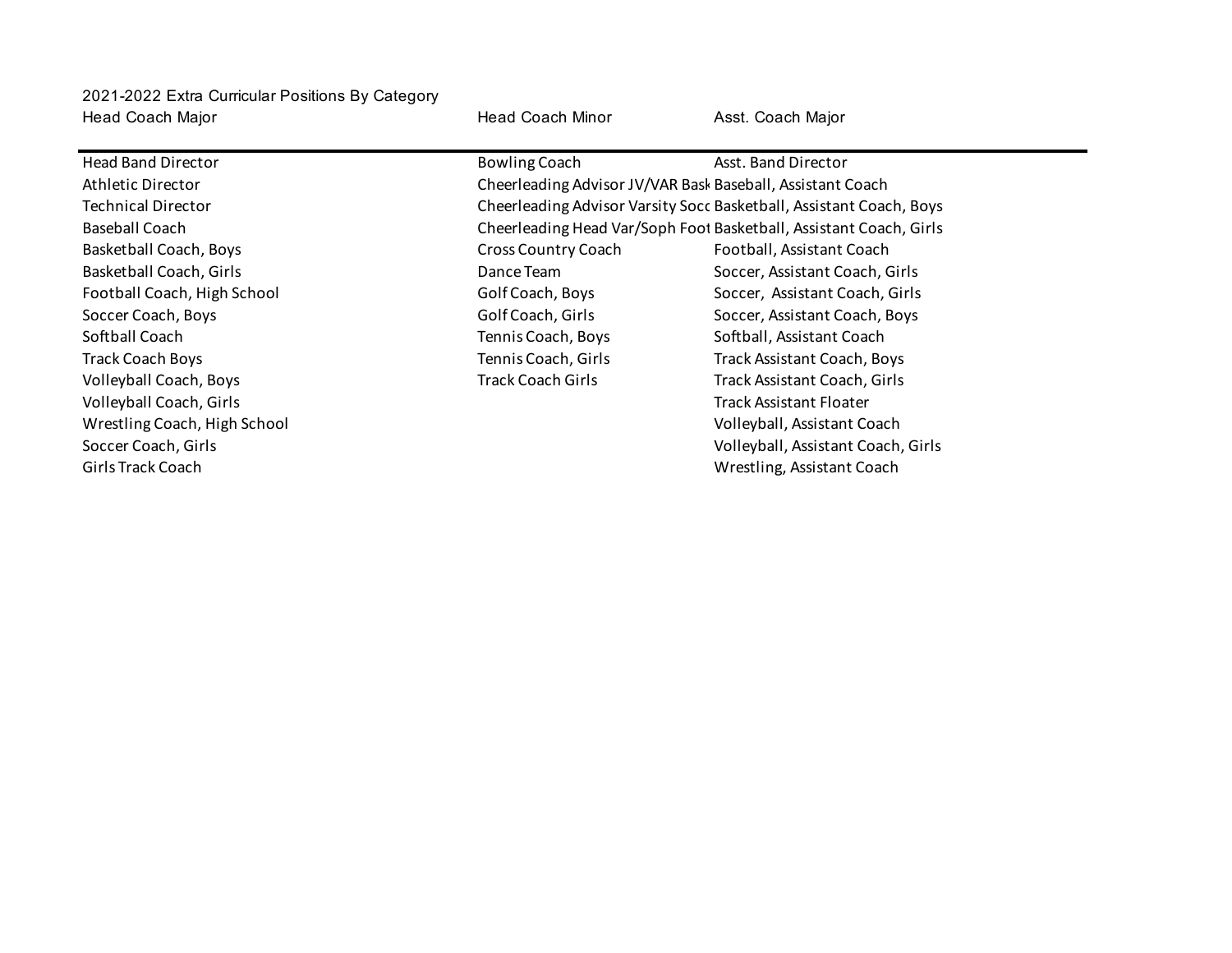| Head Jr. High                     | Asst. Coach Minor                                             | Jr. High (Asst)                    |
|-----------------------------------|---------------------------------------------------------------|------------------------------------|
| Club Level A                      |                                                               | Club Level B                       |
| <b>Band Director Fall Band</b>    | Asst. Athletic Director                                       | Asst. Director Fall Band           |
| <b>Band Director Winter Band</b>  | Bowling, Assistant Coach                                      | Asst. Director Winter Band         |
| Band Director Spring Band         | Cheerleading Assistant, JV/VAR BSK Asst. Director Spring Band |                                    |
| <b>Head Band Director</b>         | Cross Country, Assistant Coach                                | <b>Band Director Fall Band</b>     |
| <b>Grigsby Band</b>               | Debate                                                        | <b>Band Director Spring Band</b>   |
| Play 1                            | High School Track Floater                                     | Basketball, Assistant Coach, Boys  |
| Play 2                            |                                                               | Basketball, Assistant Coach, Girls |
| Play 3                            |                                                               | Football, Assistant Coach          |
| <b>Gifted Coordinator</b>         |                                                               | Track, Assistant Coach, Boys       |
| Basketball Coach, Boys            |                                                               | Track, Assistant Coach, Girls      |
| Basketball Coach, Girls           |                                                               | Volleyball, Assistant Coach, Girls |
| <b>Football Coach</b>             |                                                               | Wrestling, Assistant Coach         |
| <b>Track Coach</b>                |                                                               | <b>Head Ticket Taker</b>           |
| Volleyball Coach, Girls           |                                                               | Coolidge Baseball, Asst.           |
| Wrestling Coach                   |                                                               |                                    |
| Cheerleading Advisor              |                                                               |                                    |
| Club/Pay Individual Events        |                                                               |                                    |
| National Honor Society Co-Sponsor |                                                               |                                    |
| Robotics                          |                                                               |                                    |
| <b>SCHOLARBOWL</b>                |                                                               |                                    |
| <b>Student Council</b>            |                                                               |                                    |
| Cross Country Coach Coolidge      |                                                               |                                    |
| Coolidge Baseball, Head           |                                                               |                                    |